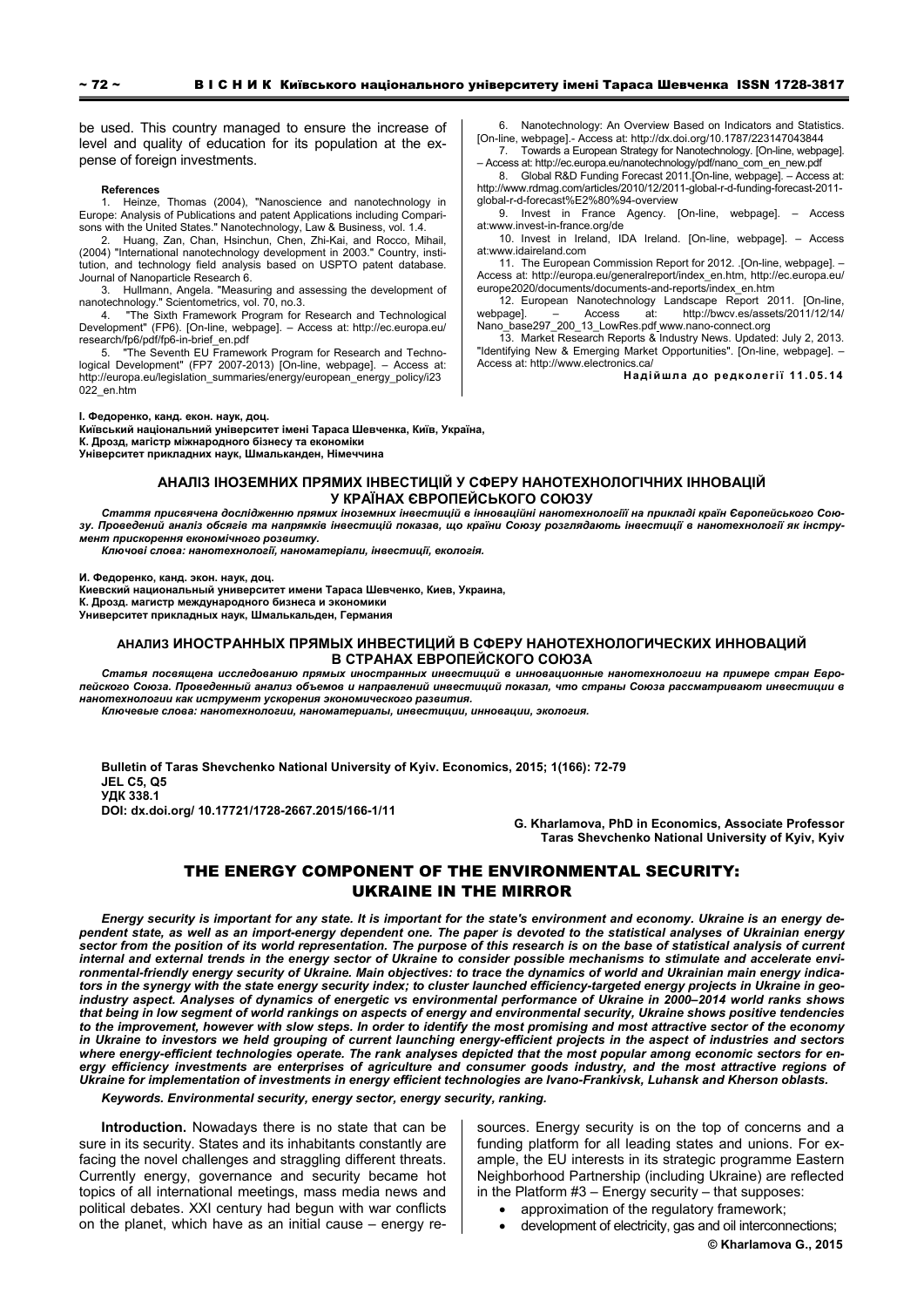• energy efficiency and renewable energy;

 establishment and strengthening of a regulatory framework in nuclear safety [1].

Thus, Eastern European Partnership for Energy Efficiency and Environment is a part of the strategic response to energy problems. As to Ukraine, our energy security is an integral part of our economic and national security, a necessary condition for the existence and development. The evidence of recent few years obviously proved these theses. In modern concept the energy security is the attainment of a reliable, stable, cost-effective and environmentally acceptable supply of energy resources for economy and social sector; creation of conditions for the formation and implementation of policies to protect national interests in the energy sector.

*Energy security* is the association between national security and the availability of natural resources for the energy consumption. Ukraine is considered as a highly energy development country [2], as well keepings positions as not an environment-friendly state [3]. Ukraine occupied just the  $95<sup>th</sup>$  position of 178 countries ranked on the 2014 Environmental performance Index (EPI) [4], having nevertheless mostly improving trend over the whole state independent period (Table 1).

| Table 1. Dynamics of energetic vs environmental performance of Ukraine in 2000–2014 |  |
|-------------------------------------------------------------------------------------|--|
| $(l - \text{Deteriorated}, \uparrow - \text{Improved}, 0 - \text{No change})$       |  |

| Climate<br>and En-<br>ergy | Access to<br><b>Electricity</b> | Trend in $CO2$<br><b>Emissions per</b><br>KWH | EPI | $\mathsf{CO_2}$<br>emissions | Energy<br>Trilemma<br>Index | Energv<br><b>Security</b> | Energy<br>Eauity | Environmental<br><b>Sustainability</b> | Energy<br><b>Security</b><br><b>Risk</b> | <b>Ecological</b><br>footprint |
|----------------------------|---------------------------------|-----------------------------------------------|-----|------------------------------|-----------------------------|---------------------------|------------------|----------------------------------------|------------------------------------------|--------------------------------|
|                            |                                 |                                               |     |                              |                             |                           |                  |                                        |                                          |                                |
|                            |                                 |                                               |     |                              |                             |                           |                  |                                        |                                          |                                |

#### *Source*: author's compilation based on [5-9]

The ranking representation shows that being in low segment of world rankings on aspects of energy and environmental security, Ukraine shows positive tendencies to the improvement, however with slow steps. So, it pushes the idea that Ukraine does not need some levers for the choosing direction on the improvement, but has a deficit of mechanisms to stimulate and accelerate positive trends. Such mechanisms are renewable resources and an effective usage of internal capacities of state energy security.

#### **Literature review.**

Having the aim to study the possibility to use alternative energy sources; to analyze the effectiveness of its application in Ukraine and environment-friendly aspect of its launching, we firstly follow the similar ideas and approaches raised in the scientific literature, particularly in:

• the analyses of types of clean energy that are available today and can be used in practice [10-11];

• the identification the major environmental and economic benefits of alternative energy sources over traditional [10, 12];

• the review of the effectiveness of non-conventional forms of energy by the example of the developed world [13-15];

• the assessment how promising renewable energy can be in Ukraine [16-20];

• the working-out the optimal portfolio of energy sources for Ukraine [21-22].

According to the Energy Strategy of Ukraine until 2030 declared on 24th July 2013 [Energy Strategy of Ukraine until 2030] it is expected to increase the share of renewable energy sources (RES) in the overall balance of the installed capacity to 12.6% by 2030, that the baseline is about 8 GW [23]. While, according to the International Energy Agency's 2030 the share of electricity produced using alternative sources will double compared to today's figures, which represent about 16% of total production [24]. In most developed countries, including the US, Germany, Spain, Sweden, of Denmark, Japan, there are plans to increase the share of renewable energy to 20-50% in the total energy [25]. The European Commission believes that by 2020 Europe will have fifth part of the energy produced from environmentally friendly sources – alternative renewable resource [26].

The arguments in favour of renewable energy can be considered:

• firstly, there is no need to fight for such sources, as wind, solar and bio-resources can be used only where they are. As well, there is mostly no lost while transferring [27];

 secondly, these resources are environmentally friendly, and their development provides an opportunity to invest in the local economy; increase standards of living for local population [28-29];

• thirdly, renewable energy is relatively cheap and inexhaustible [30].

Most of Ukraine's primary energy consumption is fuelled by natural gas (about 40%), coal (about 28%), and nuclear (about 18%). Only a relatively small portion of the country's total energy consumption is accounted by petroleum and other liquid fuels and renewable energy sources [6].

Herewith, the development of alternative energy requires significant investment. Thus, the country should attract investment funds for energy projects, that is quite impossible without insider (local) representative monitoring of its up-to-date energy security and attractiveness of energy sector [3].

**The purpose of this research** is on the base of statistical analysis of current internal and external trends in the energy sector of Ukraine to consider possible mechanisms to stimulate and accelerate environmental-friendly energy security of Ukraine. *Main objectives:* 

• to trace the dynamics of world and Ukrainian main energy indicators in the synergy with the state energy security index;

 to cluster launched efficiency-targeted energy projects in Ukraine in geo-industry aspect.

## **Statistical analysis.**

According to the report data of Ministry of Energy and mines of Ukraine [31] on electricity consumption in Ukraine for 9 months of 2014, consumers consumed 100.0 billion KWh of electricity, which is 4.4 billion KWh or 4.2% less than the same period of 2013. Structure of electricity consumption (net proportion) for 9 months 2014 compared to the same period in 2013 has not changed. The largest share in total power consumption of Ukraine belongs to the consumer group "Industry" – 45.9% and the group "population" – 28.5%. However, there has been marked some reductions of power consumption in the group "Industry" – from 46.7% to 45.9% in the total power consumption of Ukraine. These can be explained mainly due to the decline in the share of power consumption of the chemical and petrochemical industry – from 3.5% to 2.9%, as well as the engineering industry – from  $3.6\%$  to  $3.2\%$ , fuel industry – from 6.0% to 5.7%, and the group "Transport" – from 6.1% to 5.4%. This proportion increased power consumption by the group "population" – from 27.0% to 28.5%. Thus, we have declining tendency during 1990-2013 in the Ukrainian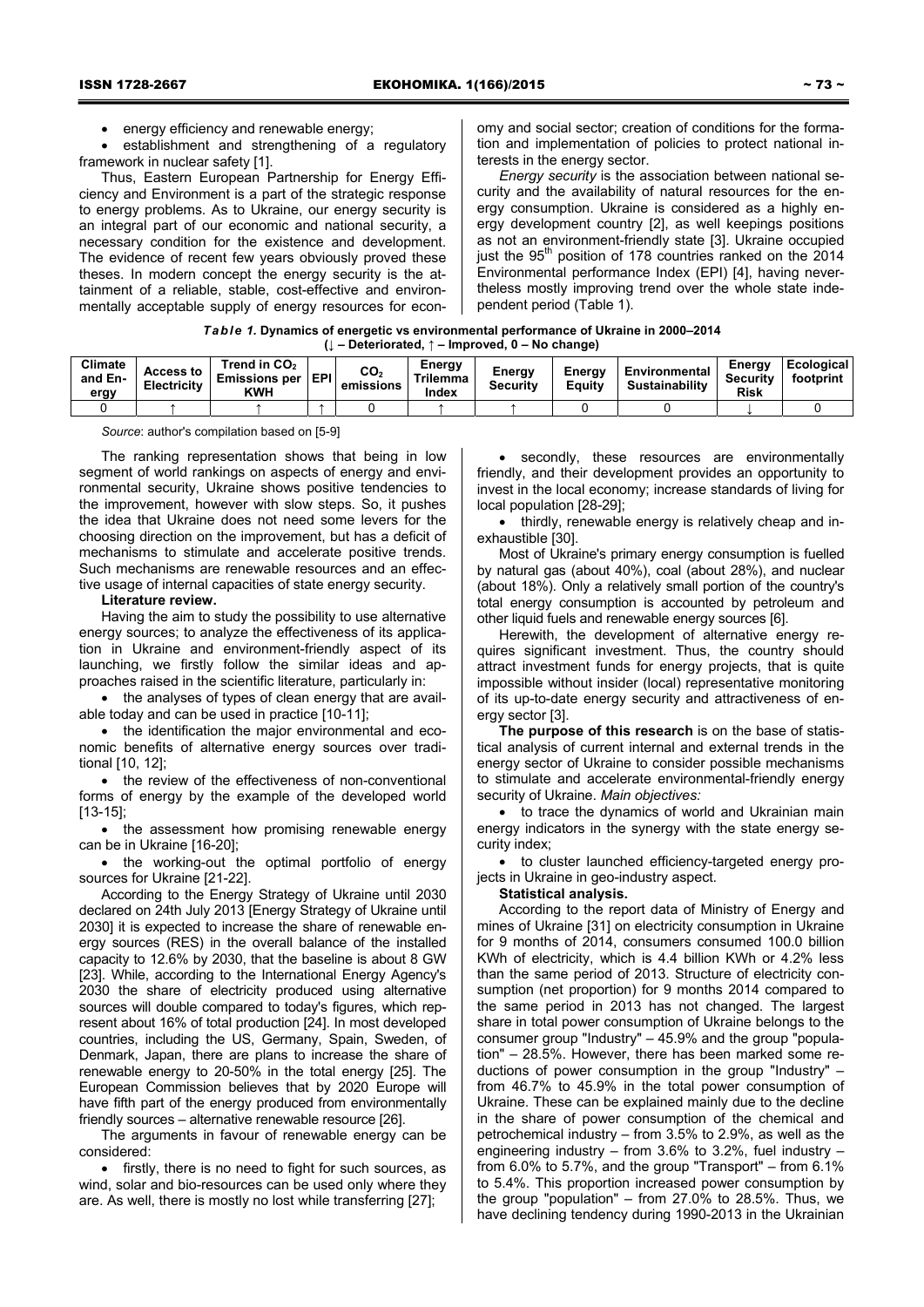energy efficiency picture (Fig. 1). While the environmental security depicted by  $CO<sub>2</sub>$  indicators is slowly increasing, during analyzed 1990-2013 (Fig. 2.).

However, these numbers are not representative without the comparison with sources of energy for such consumption and the origin of these sources (domestic or imported), as well as the comparison with other states. Thus, World Energy Resources: 2013 Survey [10] reports that Ukrainian energy import is growing every year (Fig. 3).



**Fig. 1. Energy Efficiency of Ukraine (koe/\$05p)** 

*Source*: author's compilation on the base of Energodata [6]





*Source*: author's compilation on the base of Energodata [6]





*Source*: http://www.eia.gov/countries/country-data.cfm?fips=UP#ng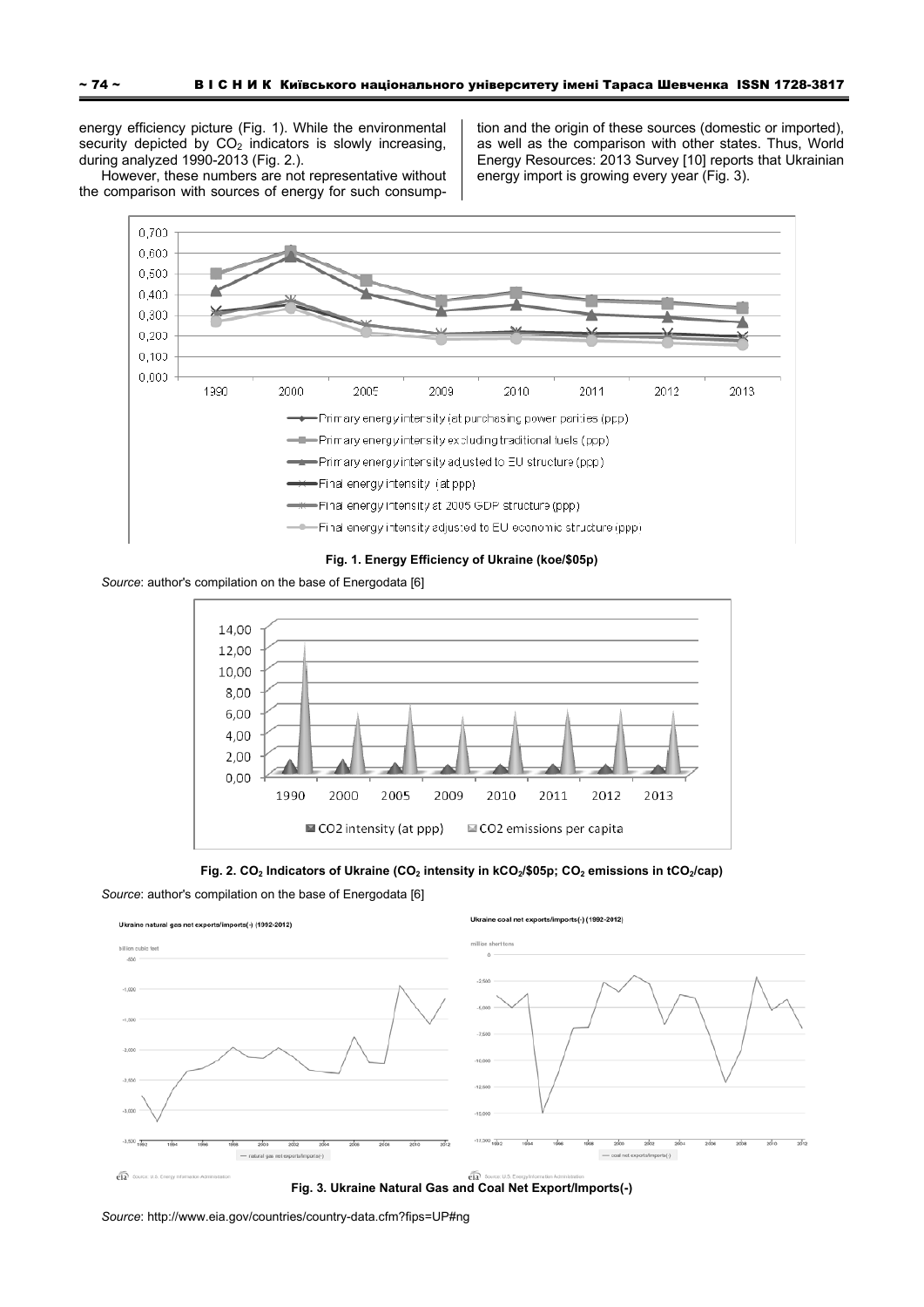Assessing the energy dependence of the country and the current state of the energy sector of Ukraine, we primarily analyze the volumes of domestic production and imports in simultaneous comparison with world indicators (Table 2-3). All considered trends support the only conclusion – Ukraine is weak in the energy production and not comparable with world leaders in the energy sector. The state is deeply energy-import dependent, so cannot be for now ambitious energy player at the global energy scene.

|                                                                    | 2008                                                     | 2009                         | 2010     | 2011     | 2012     |  |  |  |  |
|--------------------------------------------------------------------|----------------------------------------------------------|------------------------------|----------|----------|----------|--|--|--|--|
|                                                                    | Total Electricity Net Generation (Billion Kilowatthours) |                              |          |          |          |  |  |  |  |
| World                                                              | 19157,25                                                 | 19093,33                     | 20436,99 | 21182,42 | 21531,71 |  |  |  |  |
| US                                                                 | 4119,387                                                 | 3950,332                     | 4125,059 | 4100,14  | 4047,766 |  |  |  |  |
| Europe                                                             | 3622,685                                                 | 3463,168                     | 3621,545 | 3568,373 | 3581,738 |  |  |  |  |
| Russia                                                             | 982,5228                                                 | 937,7736                     | 980,8973 | 996,8391 | 1012,476 |  |  |  |  |
| France                                                             | 544,0015                                                 | 507,3284                     | 540,294  | 531,554  | 533,324  |  |  |  |  |
| <b>Ukraine</b>                                                     | 181,58                                                   | 163,626                      | 177,851  | 184,061  | 187,142  |  |  |  |  |
| Total Renewable Electricity Net Generation (Billion Kilowatthours) |                                                          |                              |          |          |          |  |  |  |  |
| World                                                              | 3740,598                                                 | 3880,737                     | 4187,615 | 4423,522 | 4714,827 |  |  |  |  |
| US                                                                 | 392,7357                                                 | 429,652                      | 440,2314 | 527,4897 | 508,3602 |  |  |  |  |
| Europe                                                             | 815,8029                                                 | 847,4491                     | 947,2352 | 934,3855 | 1040,108 |  |  |  |  |
| Russia                                                             | 166,129                                                  | 175,552                      | 168,101  | 167,512  | 167,938  |  |  |  |  |
| France                                                             | 75,052                                                   | 71,032                       | 79,693   | 66,294   | 82,776   |  |  |  |  |
| <b>Ukraine</b>                                                     | 11,442                                                   | 11,86                        | 13,072   | 11,322   | 11,129   |  |  |  |  |
| <b>Total Primary</b><br>Energy                                     |                                                          | Production (Quadrillion Btu) |          |          |          |  |  |  |  |
| World                                                              | 483,5603                                                 | 480,9301                     | 505,3679 | 518,5456 | 530,6832 |  |  |  |  |
| US                                                                 | 73,23283                                                 | 72,6724                      | 74,79281 | 77,98651 | 79,21235 |  |  |  |  |
| Europe                                                             | 46,55348                                                 | 44,84694                     | 45,49784 | 43,70327 | 44,00391 |  |  |  |  |
| Russia                                                             | 52,52268                                                 | 50,01447                     | 53,7411  | 54,62955 | 55,29574 |  |  |  |  |
| France                                                             | 5,15679                                                  | 4,81589                      | 5,1031   | 5,10562  | 5,07565  |  |  |  |  |
| <b>Ukraine</b>                                                     | 3,20039                                                  | 3,03946                      | 3,06757  | 3,23656  | 3,27089  |  |  |  |  |

*Source*: http://www.eia.gov/countries/country-data.cfm?fips=UP#pet

## *Table 3.* **Energy Production\* trends and forecast (million tones oil equivalent\*\*)**

|                                | 1990   | 1995   | 2000   | 2005    | 2010    | 2013    | 2015    | 2020    | 2025    | 2030    | 2035    |
|--------------------------------|--------|--------|--------|---------|---------|---------|---------|---------|---------|---------|---------|
| <b>Total Energy Production</b> | 8196.9 | 8570.4 | 9331.0 | 10791.8 | 12042.7 | 12816.5 | 13297.8 | 14677.3 | 15720.8 | 16647.6 | 17436.7 |
| of which: OECD #               | 3442.1 | 3666,8 | 3842,2 | 3844.5  | 3901.7  | 4020,0  | 4261.2  | 4685.7  | 4879.6  | 5083.1  | 5194,1  |
| Non-OECD                       | 4754,8 | 4903.7 | 5488.7 | 6947.3  | 8141.0  | 8796.5  | 9036.6  | 9991,7  | 10841.2 | 1564.5  | 12242.6 |
| European Union***              | 898,0  | 913.3  | 899,3  | 844.5   | 786,0   | 754,0   | 748,0   | 725.2   | 707.4   | 704.3   | 716,2   |
| Europe                         | 1095.4 | 1161.2 | 1194.7 | 1149.1  | 1081.5  | 1039.2  | 1039.1  | 1025.9  | 1011.4  | 1003.4  | 1006,6  |
| Former Soviet Union****        | 1672.2 | 1226.5 | 1279.0 | 1571.4  | 1692.2  | 766.0   | 1760.6  | 1840.1  | 1983.9  | 2030.7  | 2089,7  |
| l US                           | 1664.4 | 1669.7 | 1676.4 | 1633.0  | 1749.8  | 1910.5  | 2108,9  | 2329.7  | 2441.3  | 2546.1  | 2518,0  |
| China                          | 720,7  | 892.4  | 934,0  | 1504.0  | 2100.5  | 2429.4  | 2516,4  | 3032,7  | 3243,2  | 3406,6  | 3576,4  |
| India                          | 153.4  | 190,4  | 213,8  | 253,7   | 342.2   | 350,5   | 374,6   | 443,6   | 530,4   | 638,9   | 761,5   |

\*Energy production comprises commercially traded fuels, including modern renewables used to generate electricity.

\*\*Oil Production is measured in million tonnes; other fuels in million tonnes of oil equivalent

\*\*\*Memberships as at 1/1/2015.

\*\*\*\*Excludes states now in the European Union.

*Source:* http://www.bp.com/en/global/corporate/about-bp/energy-economics/energy-outlook/energy-outlook-downloads.html

Thus, according to International Index of Energy Security Risk 2013 Edition [8] Ukraine's total energy, transportation, and oil intensities and its carbon dioxide emissions intensity scores are the weakest among the large energy user group. According this authoritative Institution, since 1992, Ukraine has displayed itself in the world as a country with the worst energy security index scores that any country in the large energy user group can be, both nominally and compared to the OECD. Ukraine's scores over the period averaged about 195% higher than those for the OECD, while its overall risk has been trending downward [8]. As net importer of oil, natural gas, and coal, the state energy import and expenditure risk scores are low, and its energy use is very inefficient.

While we coincide this statistical trends with the level of energy security as it is seen from the inside look – according to calculation methodology of the Ministry of Economic Development and Trade of Ukraine – we see quite stable tendency, but of low security level (Fig 4). Remind that latter used method of index calculations determines the list of the main indicators of energy security of Ukraine, their optimal thresholds and the algorithm for calculating [32].

The rapid increase in this indicator in 1998 (Fig. 4) had been caused by a decrease in fuel imports by 5% and the tendency to reduce the energy intensity of GDP. Since 1998 till 2003 the integral index of energy security had a climbing trend, reaching its maximum value of 0.55 in 2003. The fall of the index in 2005 had been caused by the fall in the energy intensity of GDP. Between 1996 and 2011 the energy intensity of GDP decreased from 0.9 to 0.07 kg c.p./USD. Between 2005 and 2011, the energy security index was at the same level, with a slight fall in 2010. Tendencies of 2012 and 2013 kept the same level 0.46.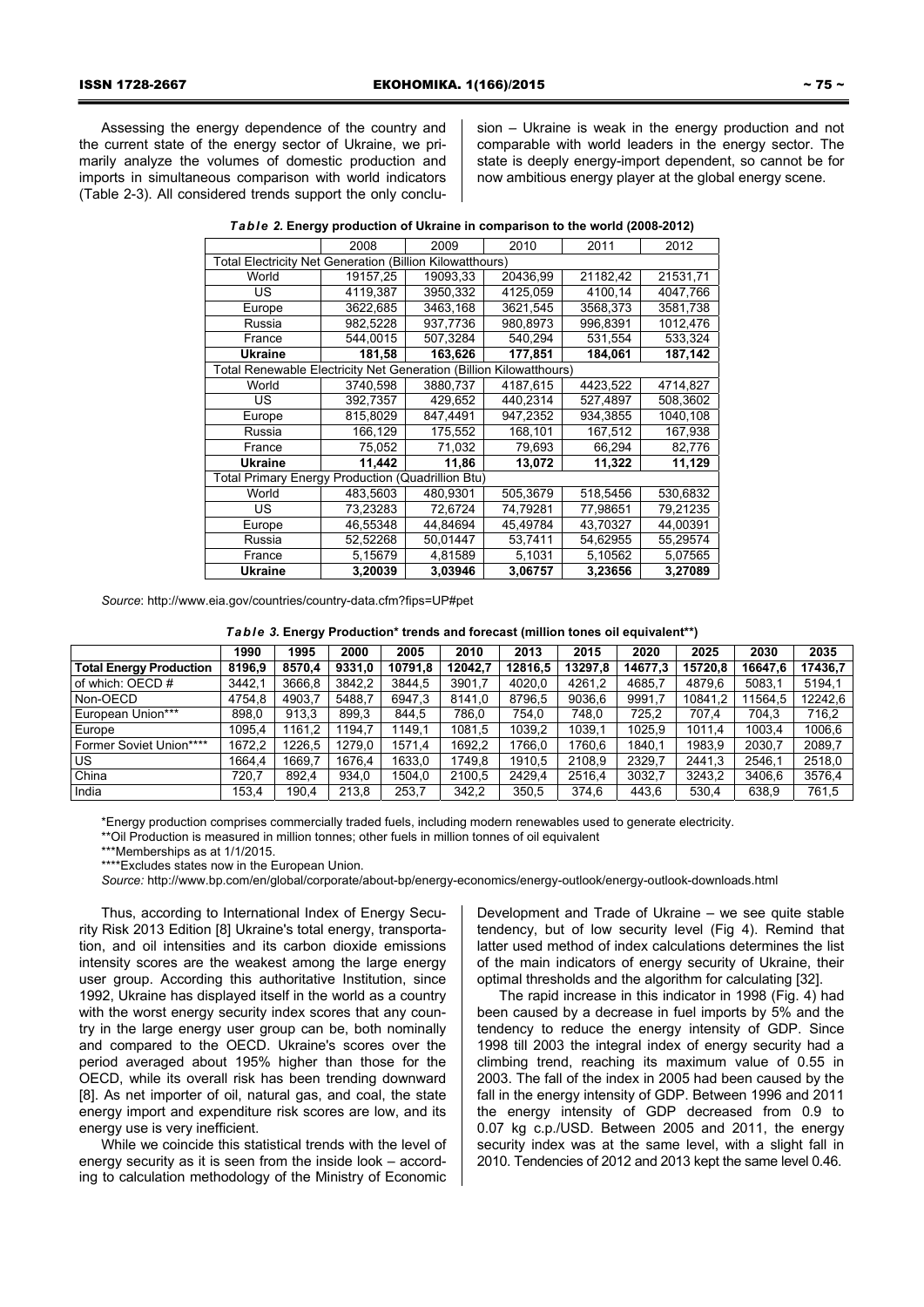



*Source*: calculated by the author and V. Nesterenko (bachelor degree student) on the base of data [5, 33]

**Methodology.** Despite ascertaining of not optimistic tendencies in the energy sector of Ukraine, there are still possible routes for improving. Thus, one of the most important current tasks for improving the energy balance structure can be seen as to increase energy efficiency. This requires some adjustments in all sectors, especially widespread implementation of energy-efficient equipment and technology, improvement of standards, increasing of the responsibility for overruns. These adjustments are quite costly, so investments are in demand to move on.

There are already first steps in this direction. The Programme for Energy Saving and Energy Efficiency had been developed by the European Bank for Reconstruction and Development (EBRD) specifically for Ukraine – the credit product UKEEP. The Programme is specifically designed for Ukrainian private companies of any sector that want to invest in energy efficiency or renewable energy. The result should be in the reduced energy consumption, increased production of domestic energy resources and more efficient use of it [34].

As part of the Fund of the Eastern European Partnership for Energy Efficiency and Environment (ESP) there was approved the allocation of grant funds in the amount of 35.0 million euro to finance 11 Ukrainian projects namely [35]:

• the project "Modernization of central heating system in Ternopil" (total EBRD loan – 10 million euro, grant – \$ 5 million);

 "Energy Saving in Zaporizhzhya" (total EBRD loan – 13 million euro, grant – up to 5 million euro);

• the project "Modernization of central heating system in Lviv" (total EBRD loan – 21 million euro, grant – 10 million euro);

 "Development of water supply and wastewater treatment in Mykolaiv" (EIB loan – 15.54 million euro, grant – 5.1 million euro);

 "Modernization of central heating system in Zhytomyr" (EBRD loan – 10 million euro, grant – \$ 5 million);

 "Investing in energy efficiency of central heating companies in 10 Ukrainian municipalities of medium scale" (NEFCO loan – 4 million euro, grant – 0.5 million euro);

 "Investing in energy efficiency of central heating companies in 10 Ukrainian medium-sized municipalities-2" (NEFCO loan – 4 million euro, grant – 0.4 million euro);

 "Energy efficiency of public sector facilities in Dnepropetrovsk" (Energy efficiency in public buildings with the use of "Energy Performance Contract" (pilot project)) (total EBRD loan – 20 million euro, grant – 2.5 million euro);

Grant for national utilities for:

– developing regulations for tariff regulation system (regulatory reporting forms, procedures and regulations, control orders, etc.);

– development and implementation of benchmarking;

– development of software for online collection and analysis of regulatory reporting licensees (grant – 1.65 million euro);

 "Improved efficiency of utilization of energy resources in public sector institutions in Kyiv" (NEFCO loan – 5 million euro, grant – 1.5 million euro);

 "Energy efficiency increasing in public sector facilities in Zhytomyr" (NEFCO loan – 3 million euro, grant – 1.35 million euro).

And this is not the whole list.

For triggering the objectives of the paper we try to consider these project-investments in the energy efficiency in the workplace. Statistical base – Ukrainian Energy Efficiency Programme web-site [36]. The attractiveness of the project in terms of investors can be formalized by the following function that is quite classical:

$$
u = f\left(i\text{nv}_{-},\text{IRR}_{+},\text{PP}_{-}\right) \tag{1}
$$

where *inv* – the amount of the initial investments; *IRR* – internal rate of return; *PP* – payback period of the project. The amount of initial investments directly affects decisions to invest in a particular project. Obviously, it depends on the investor's financial strength, but, nevertheless, in terms of macroeconomic indicators at the aggregated level, we assume that on average the larger the amount of initial investment, the less attractive is the project. The internal rate of return on investment – the main indicator of the investment plan; interest income is the main measure of attractiveness. As to payback period – under the current unstable economic situation, the payback period is an extremely important factor, especially in Ukraine, where longterm investment projects are an abnormal phenomenon.

**Results.** In order to identify the most promising and most attractive sector of the economy in Ukraine to investors we held grouping of projects in the aspect of industries and sectors where energy-efficient technologies operate. The calculation results are given in Table 4.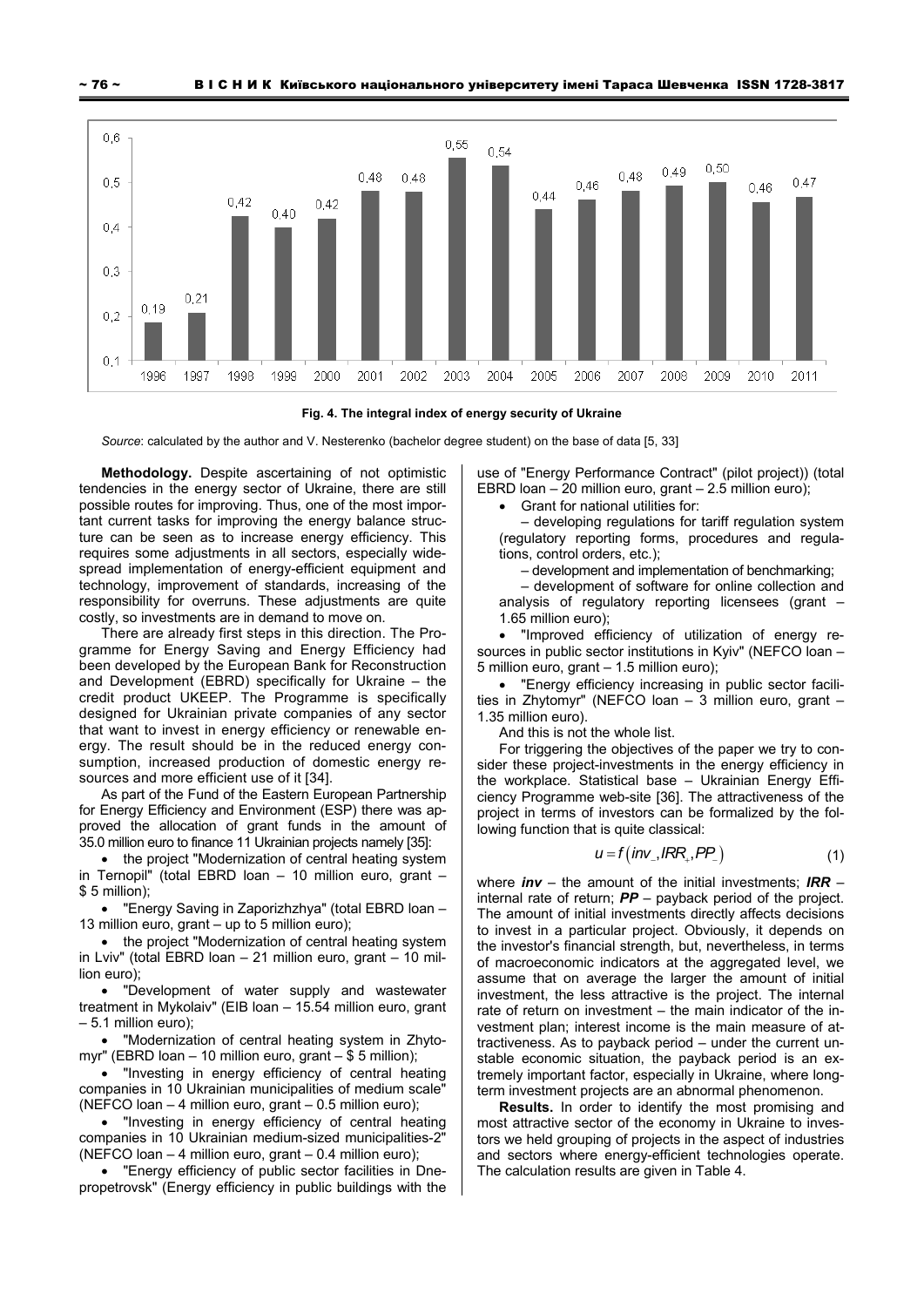| <b>Industry</b>         | Number of completed projects | Average amount of initial<br>investment. \$ | Average IRR, % | Average PP, years |
|-------------------------|------------------------------|---------------------------------------------|----------------|-------------------|
| Energy sector           |                              | 5 000 000                                   |                |                   |
| Agriculture sector      |                              | 1 781 343                                   | 25             |                   |
| Consumer goods industry |                              | 3 830 462                                   |                |                   |
| Large-scale industry    |                              | 19 153 667                                  | 65             |                   |

## *Table 4.* **Cluster grouping of investment projects by industry**

*Source:* compiled by the author and V. Nesterenko (bachelor degree student) on the base of data [36]

The analysis presented that among the most promising economic sectors for investing is a large-scale industry (the largest rate of return and payback is small). However, only financially powerful investors can afford to invest in this industry (the average amount of the initial investment  $-19$ mln. USD). Consumer goods industry requires smaller in-

vestment funds and has the lowest payback period, while ensuring a high level of income. The lowest initial investment is required for the agriculture, but there is a significant payback period and the average percentage of profits.

While holding a similar grouping by region characteristics we obtained following picture (table 5):

|  | Table 5. Cluster grouping of investment projects by regions |  |  |  |
|--|-------------------------------------------------------------|--|--|--|
|--|-------------------------------------------------------------|--|--|--|

| Region                 | Number of completed projects   Average amount of initial investment, \$   Average IRR, %   Average PP, years |       |    |
|------------------------|--------------------------------------------------------------------------------------------------------------|-------|----|
| Kharkiy oblast         | 911 600                                                                                                      | 28.5  |    |
| Ivano-Frankivsk oblast | 23 272 500                                                                                                   | 30,0  |    |
| Mykolaiv oblast        | 7850000                                                                                                      | 26,5  | ٠h |
| Zapoirizhzhya oblast   | 2 306 500                                                                                                    | 24,3  |    |
| Lviv oblast            | 3 020 000                                                                                                    | 20,5  |    |
| Kherson oblast         | 2 608 500                                                                                                    | 95,0  |    |
| Dnipropetrovsk oblast  | 8 350 000                                                                                                    | 23,5  |    |
| Luhansk oblast         | 615 750                                                                                                      | 54,4  |    |
| Khmelnitsk oblast      | 215 000                                                                                                      | 25,0  |    |
| Cherkasy oblast        | 601 000                                                                                                      | 32,0  |    |
| Chernihiv oblast       | 1 050 000                                                                                                    | 53,0  |    |
| Donetsk oblast         | 1700 000                                                                                                     | 54,0  |    |
| Kirovograd oblast      | 12 000 000                                                                                                   | 28,0  |    |
| Kyiv oblast            | 900 000                                                                                                      | 45,0  |    |
| Poltava oblast         | 1 000 000                                                                                                    | 155,0 |    |
| Crimea                 | 20 000 000                                                                                                   | 45,0  |    |

*Source:* compiled by the author and V. Nesterenko (bachelor degree student) on the base of data [36]

For further ranking of regions on the feature of attractiveness for investments in energy efficiency, we used the following classic formula:

$$
RANK_{i} = \frac{inv_{i} - \min(inv_{i})}{\max(inv_{i}) - \min(inv_{i})}\alpha_{1} + \frac{inv_{i} - \min(RR_{i})}{\max(RR_{i}) - \min(RR_{i})}\alpha_{2} + \frac{inv_{i} - \min(PP_{i})}{\max(PP_{i}) - \min(PP_{i})}\alpha_{3},
$$
\n(2)

where  $RANK_i$  – index of investment attractiveness of *i* region; *i* – region number;  $\alpha_i$  – weights, *i* =  $\overline{1,3}$ . Analytical method and correlation analyses based on the statistical information had decided for the calculations the following weights:  $\alpha$ <sub>1</sub> = 0,25;  $\alpha$ <sub>2</sub> = 0,4;  $\alpha$ <sub>3</sub> = 0,35. Taking in account that as the investors appeared to be Ukrainian banks, we assume that they are provided with financial resources. So the amount of initial investment is the least significant. This assumption let us to rank regions of Ukraine on the aspect of investment attractiveness in energy-efficient projects (Fig. 5).



**Fig. 5. The ranked index of investment attractiveness of regions** 

*Source:* calculated by the author and V. Nesterenko (bachelor degree student) on the base of data [36]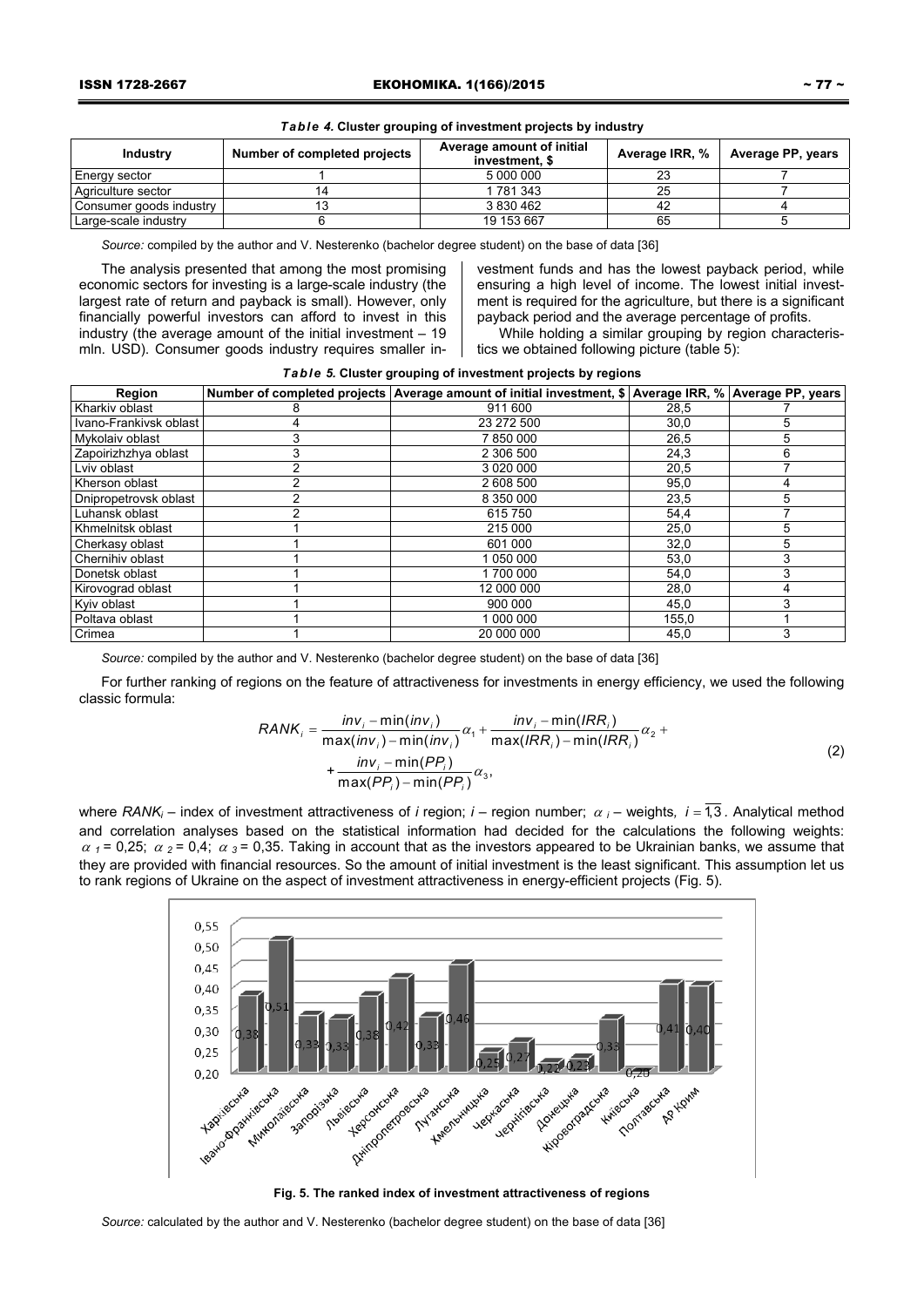So the most attractive regions of Ukraine for implementation of investments in energy efficient technologies are Ivano-Frankivsk (0.51), Luhansk (0.46) and Kherson (0.42) regions. The least attractive – Donetsk (0.23), Chernihiv (0.22) and Kiev (0.20) regions.

**Conclusion & discussion.** Having such not optimistic situation in the energy sector Ukraine faces the necessity to draft the optimal possible portfolio of energy sources for Ukraine, and this portfolio should be oriented in the direction to the renewable future. From the definition of renewable energy sources it is quite obvious that for maintaining their production there is no need of raw materials and utilization of wastes. Therefore, most indicators used to determine the effectiveness of innovations and new technologies in production are not quite suitable. However, in the system of parameters for the research it should be used technological, economic, social and environmental efficiency indicators.

Energetic component of ecological security of Ukraine showed that the main energy resources are the nuclear (47%) and coal (37%), which is a bad thing for the country's energy security through outdated production technologies and a significant negative impact on the environment. Another problem in this respect is not only environmental but also economic: 35% of state import is import of energy consumption. Using the methodology for calculating the integral index of energy security we showed that the situation is unstable. Comparison of energy indicators of Ukraine with the same world levels had proved quite weak position of Ukraine. While the analyses of 34 projects for implementation of energy efficiency in Ukraine we proposed rank function for the evaluation of projects' attractiveness in the aspect of industries and regions of Ukraine. The rank analyses depicted that the most popular among economic sectors for energy efficiency investments are enterprises of agriculture and consumer goods industry, and the most attractive regions of Ukraine for implementation of investments in energy efficient technologies are Ivano-Frankivsk, Luhansk and Kherson oblasts. The analysis of modern ecological situation in Ukraine found that it remains consistently high air pollution in large cities and industrial centres. To solve priority problems of modern ecological situation in Ukraine the state should ensure full funding of measures provided by national, regional and local programs to develop effective mechanisms of economic enterprises and improve production technology. The movement to the better energy future for Ukraine is impossible without renewable strategies and mathematically ground calculation of energy portfolio for very particular future year.

#### **References**

1. Eastern Partnership. [E-resource]. Access mode: http://eeas.europa.eu/ eastern/index\_en.htm

2. Kharlamova G., 2013. An Ecological-Economic Convergence: Transition To Sustainable Energy. Bulletin of Taras Shevchenko National University of Kyiv. Economics., 150, pp. 44-49. DOI: 10.17721.

3. Kharlamova G., Nesterenko V. 2014. Environmental security: integral assessment (case of Ukraine). Bulletin of Taras Shevchenko National University of Kyiv. Economics., 6(159), pp. 58-64. DOI: 10.17721.

4. Environmental performance Index. [E-resource]. Access mode: http://epi.yale.edu/epi/country-rankings

5. World development indicators (WDI) [E-resource]. World DataBank. Access mode: http://databank.worldbank.org/data/views/reports/tableview.aspx

6. International Energy Statistics. EIA U.S. Energy Information Administration. [E-resource]. Access mode: http://www.eia.gov/countries/countrydata.cfm?fips=up<br>7 World

7. World Energy Council. [E-resource]. Access mode: http://www.worldenergy.org/data/trilemma-index/country/ukraine/2014/

8. Institute for 21th Century Energy. U.S. Chamber of Commerce. [E-resource]. Access mode: http://www.energyxxi.org/international-energysecurity-risk-index-2013

9. Nation Master. Environment. [E-resource]. Access mode: http://www.nationmaster.com/country-info/stats/Environment/Ecological-footprint

10. World Energy Council. Publications. [E-resource]. Access mode: http://www.worldenergy.org/publications/2014/world-energy-perspectiveenergy-efficiency-technologies/; http://www.worldenergy.org/publications/2010/ energy-efficiency-a-recipe-for-success/; http://www.worldenergy.org/publications/ 2013/world-energy-resources-2013-survey/

11. Painuly J.P., 2001. Barriers to renewable energy penetration; a framework for analysis. Renewable Energy. Volume 24, Issue 1, September, pp. 73–89. doi:10.1016/S0960-1481(00)00186-5.

12. Shrivastava, P., 1995. Environmental technologies and competitive advantage. Strategic Management Journal. Volume 16, Issue S1, pp. 183– 200. DOI: 10.1002/smj.4250160923.

13. Sovacool, B. K., Brown, M. A., 2010. Competing Dimensions of Energy Security: An International Perspective. Annual Review of Environment and Resources, 35, p. 77. doi:10.1146/annurev-environ-042509-143035

14. Dincer, I., 1999. Environmental impacts of energy. Energy Policy. Volume 27, Issue 14, December, pp. 845–854. doi:10.1016/S0301- 4215(99)00068-3.

15. Henderson, A. R., Morgan, C., Smith, B., Sørensen, H. C., Barthelmie, R. J. and Boesmans, B., 2003. Offshore Wind Energy in Europe– A Review of the State-of-the-Art. Wind Energy. Volume 6, Issue 1, January/March, pp. 35–52, DOI: 10.1002/we.82.

16. Shevtsov, A.I., Zemlyanyy, M.H., Doroshkevych, A.Z., 2002. Enerhetychna bezpeka Ukrayiny: stratehiya ta mekhanizmy zabezpechennya. Dnipropetrovs'k: Porohy.

17. Loyko, V.V., 2013. Power safety in a context of economic safety. Efectyvna ekonomika, 1. [online]. Available at: http://www.economy.nayka.com.ua/ ?op=1&z=2150

18. Balashov, R. I., 1999. Otsinka efektyvnosti diyal'nosti pidpryyemstv novykh form hospodaryuvannya na osnovi pokaznykiv resursozberezhennya. NAN Ukrayiny. In-t ekonomiky prom-sti, Donets'k.

19. Voytyuk, S. D., 2010. Pytannya ekolohiyi vidnovlyuvanykh dzherel enerhiyi. Naukovyy visnyk Natsional'noho universytetu bioresursiv i pryrodokorystuvannya Ukrayin, 144(1).

20. Dolins'kyy, A. A., 2006. Enerhozberezhennya ta ekolohichni problemy enerhetyky. Visnyk Natsional'noyi akademiyi nauk Ukrayiny, (2), pp. 24-32.

21. Semko, I. B., 2014. Metodyka formuvannya portfelya proektiv pidpryyemstv enerhetychnoyi haluzi. Upravlinnya rozvytkom skladnykh system, 17.

22. Podolets', R. Z., 2006. Enerhetychne modelyuvannya: inozemnyy dosvid i napryamy perspektyvnykh doslidzhen' v Ukrayini. Ekonomika i prohnozuvannya.

23. UKRАЇНСЬКА ENERGЕТИКА. Opublikovano tekst onovlenoyi Enerhetychnoyi stratehiyi Ukrayiny do 2030 roku. [E-resource]. Access mode: http://ua-energy.org/post/41106

24. International Energy Agency. World Energy Outlook. [E-resource]. Access mode: http://www.worldenergyoutlook.org/resources/energydevelopment/ energyaccessprojectionsto2030/

25. Energy 2020 – A strategy for competitive & sustainable and secure energy/ Communication From The Commission To The European Parliament, The Council, The European Economic And Social Committee And The Committee Of The Regions, COM (2010) 639 final, 10 November 210, Europen Commission's Directore – General for Energy and Transport [E-resource]. Access mode: http://ec.europa.eu/energy/strategies/ 2010/2020\_en/htm

26. European Energy and Transport, Trends to 2030 – update 2005, European Communities, 2006, 146 p.

27. Babiyev, H.M., Derohan, D.V., Shchokin, A.R., 1998. Perspektyvy vprovadzhennya netradytsiynykh ta vidnovlyuvanykh dzherel enerhiyi v Ukrayini. Enerhetychnyy Zhurnal, 1, pp. 63-64

28. Sukhin, Ye.I. 2005. Netradytsiyna enerhetyka yak faktor ekonomichnoyi bezpeky derzhavy: avtoref. dys…d-ra ekon. nauk: spets. 21.04.01 "Ekonomichna bezpeka derzhavy", Rada natsional'noyi bezpeky ta oborony Ukrayiny; Natsional'nyy in-t problem mizhnarodnoyi bezpeky, K., 38 p.

29. Dincer, I., 2000. Renewable energy and sustainable development: a crucial review. Renewable and Sustainable Energy Reviews, Volume 4, Issue 2, June, pp.157–175. doi:10.1016/S1364-0321(99)00011-8.

30. Shydlovs'koho, A.K., Kovalka, M.P., 2001. Palyvno-enerhetychnyy kompleks Ukrayiny na porozi tret'oho tysyacholittya. NAN Ukrayiny; Pidpryyemstvo "Ukrenerhozberezhennya", Kyyiv, Ukr. entsyklopedychni znannya.

31. Ministry of Energy and mines of Ukraine. [E-resource]. Access mode: http://mpe.kmu.gov.ua/minugol/control/uk/publish/article?art\_ id=244969741&cat\_id=244930831

32. Metodyka rozrakhunku rivnya ekonomichnoyi bezpeky Ukrayiny: nakaz Ministerstva ekonomiky Ukrayiny vid 2 bereznya 2007 roku #60. Ministerstvo ekonomichnoho rozvytku i torhivli Ukrayiny. [E-resource]. Access mode: http://me.kmu.gov.ua/control/uk/publish/article?art id=97980&cat\_id=38738.

33. Ukrainian Department of statistics. [E-resource]. Available at: http://www.ukrstat.gov.ua/

34. Yevropeys'kyy bank rekonstruktsiyi ta rozvytku vidznachyv Ukreksimbank za rozvytok Prohramy enerhoefektyvnosti. [E-resource]. Available at: http://www.eximb.com/ukr/about/press/2012/10/09/727/

35. Ministry of Finance of Ukraine. International cooperation, Cooperation with international financial institutions, Ukraine – EBRD, Fund Eastern European Partnership for Energy and the Environment. [E-resource]. Available at: http://www.minfin.gov.ua/control/publish/article/main?art\_ id=388322&cat\_id=388321

36. Realizovani proekty. Ukrayins'ka prohrama pidvyshchennya enerhoefektyvnosti. [E-resource]. Available at: http://www.ukeep.org/ua/case-studies Надійшла до редколегії 10.01.15